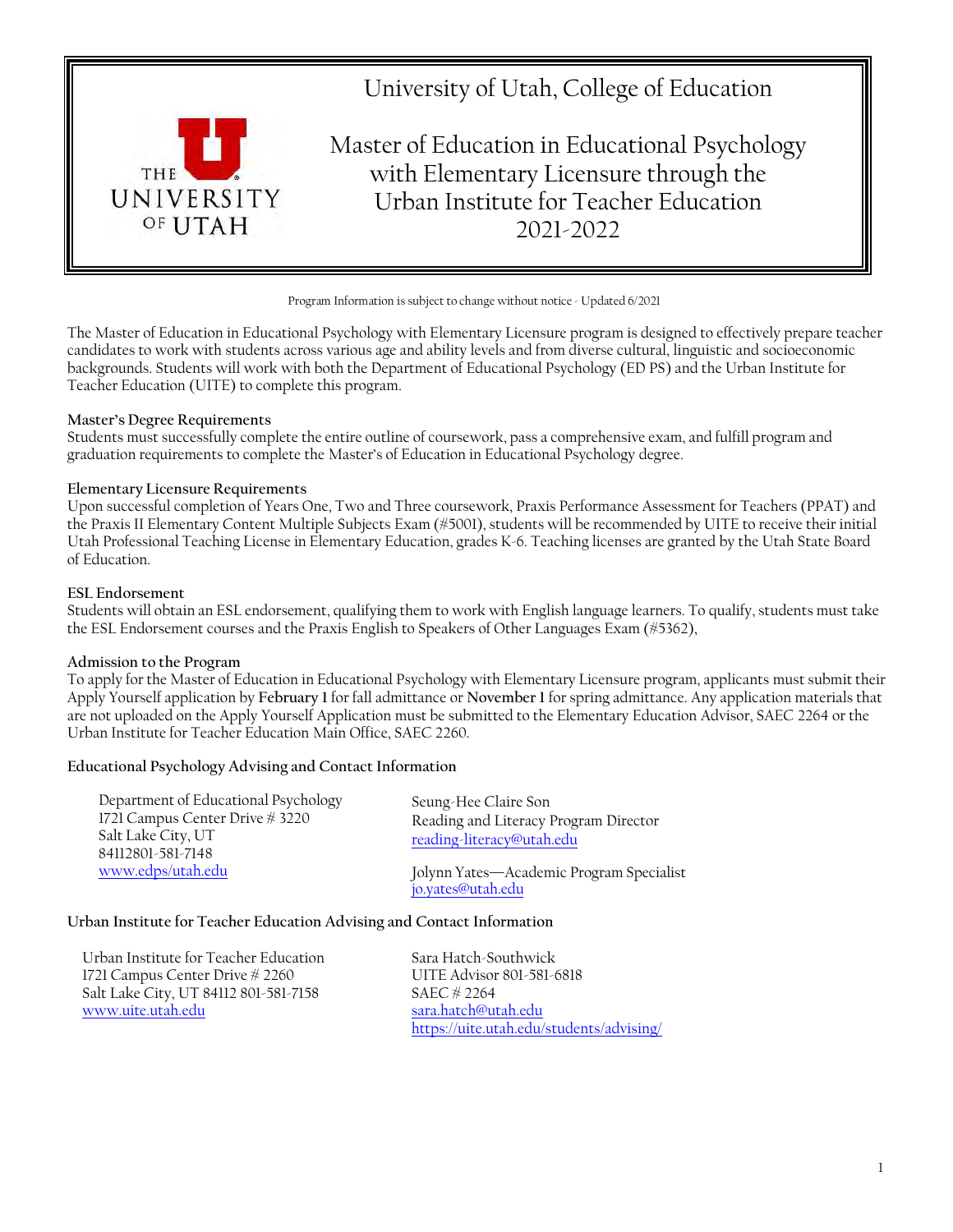# **Outline of Curriculum**

Prerequisites - 9-13 Credit Hours (may be taken prior to admission into the program or during Year One and Two Program Courses)

- **ECS 2150** Introduction to Multicultural Education (3) (Ethnic Studies prerequisite-offered every semester) **OR ECS 6/5634** Foundations of Bilingual Bicultural Education for Linguistically Diverse Students Education (3) (spring only)
- **ED PS 2140/6141** Using Technology in Diverse Classrooms(2)
- **FCS 2180** Home, School, and Community Relations (3)
- **MATH 1050** College Algebra**‡** or **MATH 2000** Algebraic Reasoning (4) (See Elementary Advisor for details) **EDU 1010** Introduction to Teaching

*Students are encouraged to take this course if they do not have prior experience working with students. The course is not required to complete the program. This course is designed to help students understand the teaching profession from an educator's point of view. This course does have a field component.*

# **Year One Courses – 25 Credit Hours (Note the semesters when courses are offered)**

- **EDU 6200** Teacher Language Awareness (3) **(Fall/Spring)** *Course has a 16 hour field practicum component; course is prerequisite to ECS 6645) Online only.*
- **ED PS 6315** Reading Methods I: K-6 Foundational Skills, Phonics, Word Study & Fluency (3) **(Fall/Spring/Summer)**
- **EDU 5316** Basic Intervention for Primary Grade Readers (1) **(Fall/Spring/Summer)** *ED PS 6315 and EDU 5316 should betaken concurrently; EDU 5316 has a 25 hourfield practicum component*
- **ED PS 6321** Reading Methods II: K-6 Vocabulary and Comprehension Instruction (3) **(Spring/Summer)**
- **EDU 5321** Basic Intervention for Upper Elementary Grade Readers (1) **(Fall/Spring/Summer)** > ED PS 6321 and EDU 5321 should be taken concurrently; EDU 5321 has a 25 hour field practicum component and has a pre-requisite of EDU 5316
- **SP ED 5011** Inclusive Early Childhood and Elementary Classrooms (3) **(Fall/Spring)**
- **SP ED 6021** Principles of Assessment and Data-Based Decision Making (3) **(Fall/Spring/Summer)**
- **MATH 4010‡** Math for Elementary School Teachers I(4) **(Fall/Spring)**
- *Course has a 6 hourfield component; has a pre-requisite ofMATH1050/2000 with a grade of C or better or1010 with a B- or better. See Elementary Advisorfor details.*
- **MATH 4020‡**Math for Elementary School Teachers II(4) **(Fall/Spring/Summer)** *Course has a 6 hourfield component; has a pre-requisite ofMATH4010 and MATH1050/2000. Course must betakenwithin one year of Math 4010.*

# **Year Two Courses – 24 Credit Hours**

- **ECS 6645** Assessment of Linguistically Diverse Populations (3) **(Fall/Spring/Summer)**
	- *Course has pre-requisites of ECS 2150 or ECS 5/6634, EDU 6200, and SP ED 6021. Must contact the Elementary Education Advisor one full year in advance ofenrollment in course.*
- **ED PS 6005** Writing Instruction and Assessment K-6 (3) **(Fall/Spring/Summer)**
- **EDU 6375** Elementary Science Methods (3) **(Fall/Spring/Summer)**
- **SP ED 6022** Principles of Instruction and Behavioral Support (3) (**Fall/Spring/Summer) OR ED PS 6070** Changing Children's Behavior Using Positive Methods (3) **(semester varies)**
- **SP ED 6040** Legal and Policy Foundations of Special Education (3) **(Spring) OR ELP 6410** Introduction to Educational Law for School Admins(3) **(Fall)**
- **ECS 6647** Instructional Methods for Linguistically Diverse Populations (3) **(Fall/Spring/Summer)** *Course hassame prerequisites as ECS 6645*
- **ED PS 6050** Life Span Development (3) **(semester varies) OR ED PS 6720** Child Development and Learning: Understanding Children Birth to Grade 6 **(Fall/Summer)**
- **ED PS 6711** Foundations of Reading (3) **(semester varies) OR ED PS 6451** Foundations of Learning (3) **(Fall)**
- **ED PS 6030** Intro to Research Design **(3) (Fall) OR SP ED 6610** Intro to Research Design **(3) (Summer) OR ED PS 6712** Reading Research (3) **(semester varies)**
	- *May betaken during Year 3*.

**‡** An alternative pathway may be available for students who have not taken Math 1050 or Math 1050 has expired (MATH 2000). See the elementary advisorfor details. Math 1050/2000 expires after two years; the Accuplacer Exam is required for math placement if it has been longer than two years. Students have one yearto complete the Math 4010/4020 sequence. To register for Math courses, go to [www.math.utah.edu. F](http://www.math.utah.edu/)or more information please see the Elementary Academic Advisor.

End of Year One:

 Form Supervisory Committee Educational Psychology

Spring of Year 2

- Take the Educational Psychology Comprehensive Exam
- Take the Praxis II Elementary Content Knowledge and Praxis ESL Exams

See page 3 for more information regarding testing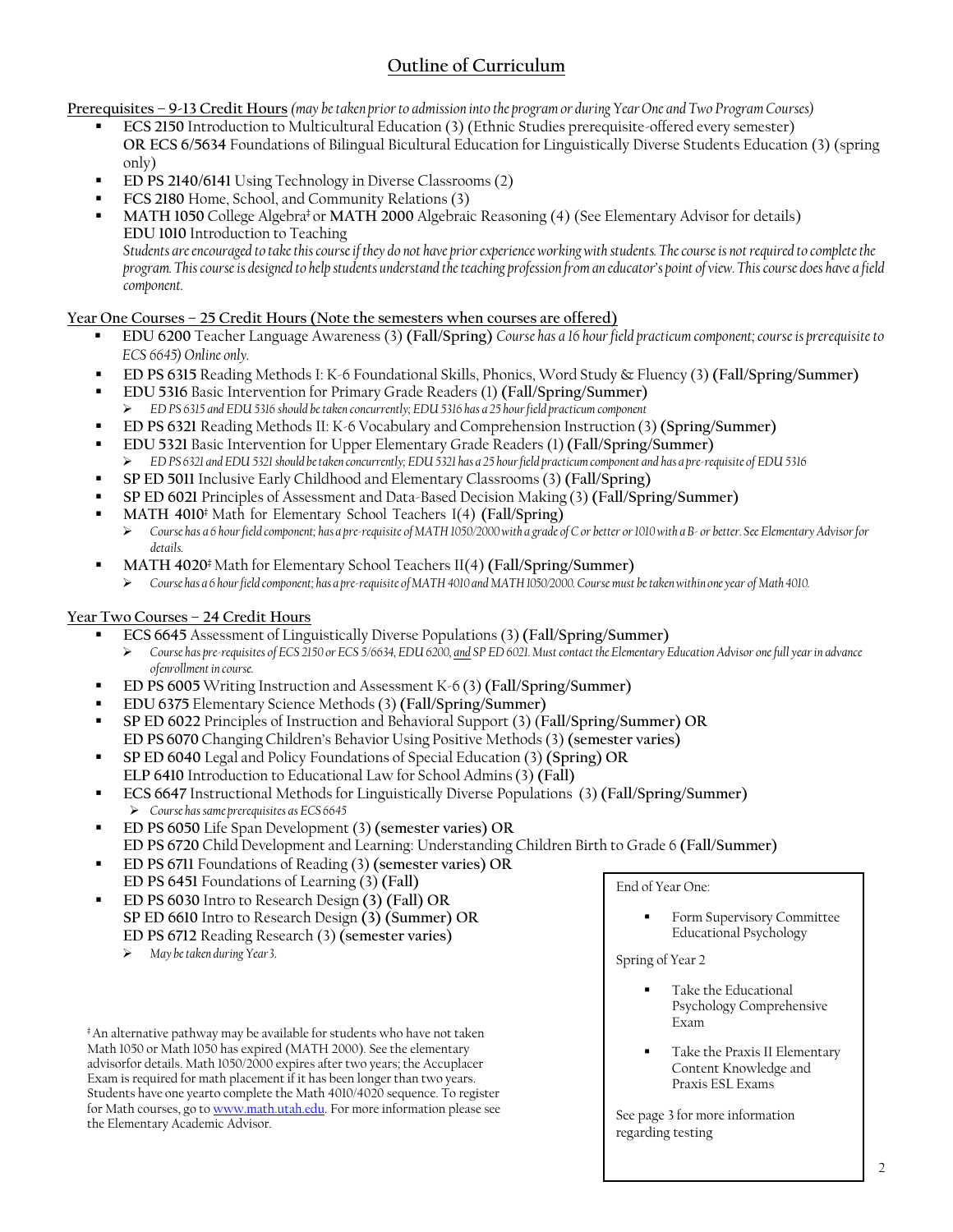# **Outline of Curriculum**

### **Year Three (Licensure Year) Courses – 28 Credit Hours**

**Fall Semester:**

- **EDU 6310** Theories of Classroom Management (3)
- **EDU 6360** Elementary Math Methods in Diverse Classrooms (3)
- **EDU 6380** Elementary Social Studies Methods (3)
- **EDU 6390** Field Practicum: Elementary (3)
- **EDU 6201** Teaching Practices, Ethics, and Professional Development (1)
- **ED PS 6712** Reading Research **(semester varies) OR ED PS 6030** Intro to Research Design (Fall) **OR SP ED 6610** Intro to Research Design (Summer)

**Spring Semester:**

- **EDU 6395** Student Teaching: Elementary (9)
- **EDU 6391** Professional Development Seminar (3)

### **Course Availability**

Please note that not all courses will be available every semester. Courses may not be offered at the same time as years past. Please check with the academic advisor if you have questions concerning the availability of courses.

#### **Taking Courses as a Non-Matriculated Student**

Those interested in taking courses prior to being admitted to the program may do so as a non-degree seeking, or nonmatriculated, student. To apply for non-matriculated status, please go to<http://admissions.utah.edu/nondegree/> and follow the application process. Please meet with the Elementary Education advisor to discuss which courses can be taken prior to program admission. Please note that only (6) six credit hours can be taken as a non-matriculated student prior to admission to the graduate school.

#### **Testing and Exams**

#### **Praxis II Test for Teacher Licensure**

**1. Elementary Education Multiple Subject Exam: #5001**

Students must take the Praxis II Elementary Education Multiple Subjects Exam Test 5001. This exam is required for licensure by the Utah State Board of Education. Students must pass the individual sections of the Praxis test and submit their test scores and test breakdown scores (found on page 3 of your test score report) to the elementary advisor prior to being recommended for licensure. The individual sections are: Reading and Language Arts #5002, Mathematics # 5003, Social Studies #5004 and Science #5005. Please note that the University of Utah does not receive Praxis scores from ETS. It is the student's responsibility toprovide the elementary advisor with a copy of their full Praxis II score report (3 pages) including prior to licensure recommendation. All subtests are required to be passed prior to beginning the licensure year.

#### **2. Praxis II English to Speakers of Other Languages Exam: #5362**

Students must take all the ESL courses and take the Praxis II English to Speakers of Other Languages Exam (#5362) to qualify for the ESL Endorsement. Students must also submit a copy of their full score report to the elementary advisor.

**3. Praxis Performance Assessment for Teachers (PPAT)**

Teacher Candidates at the University of Utah are expected to comply with Utah State Board of Education requirements for performance assessment. The University of Utah uses the Praxis Performance Assessment for Teachers (PPAT) as a criterion for licensure recommendations. Please se[e https://www.ets.org/ppa/test](https://www.ets.org/ppa/test-takers/teachers/about)[takers/teachers/about](https://www.ets.org/ppa/test-takers/teachers/about) as well as program handbooks for more information.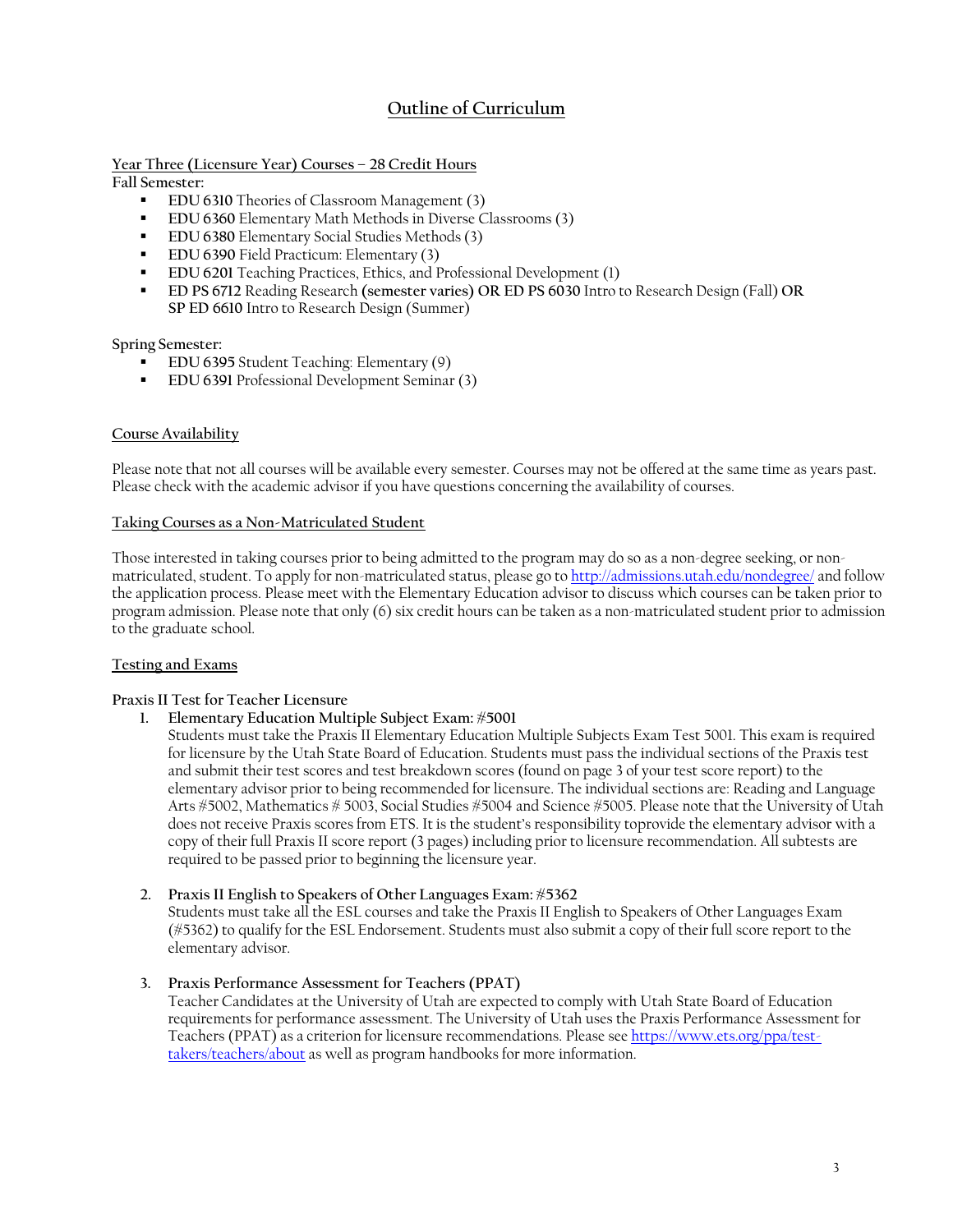# **Educational Psychology Comprehensive Exam**

Students are required to take and pass a Comprehensive Exam in Educational Psychology prior to receiving their master's degree. This exam should be taken during the spring of your second year and is issued during the University of Utah's Spring break only. The comprehensive exam is an open book, take home exam consisting of three questions. This examination will be based on completed course work, but will extend beyond course content to include syntheses across courses, critical analyses of research and practice, and the integration of theory and practice. Students will register for a 3 credit Comprehensive Exam course the semester they take the exam. Please contact the Department of Educational Psychology for more information regarding the exam.

# **Completing the Teaching License**

Once students have successfully completed the program coursework, have taken and passed the PPAT, Praxis II, Praxis ESL exams,and have completed all other licensure requirements, they will be recommended by UITE for their Utah Professional Teaching License. Students will work with the elementary education advisor during Spring semester of Year Three to submit appropriate paperwork and complete requirements for recommendation.

# **Completing the Master's Degree**

After completing all licensure requirements, students must also complete all ED PS advanced graduate work and pass the final comprehensive exam to be awarded the Master's of Education degree. Students must have completed all of the program requirements to qualify. Students will work with the Department of Educational Psychology faculty and academic advisors to complete any Advanced Graduate coursework and testing, and all graduation and master's degree requirements.

# **Program Admission Process**

## **Eligibility**

To be eligible for the program, you must have:

- A valid Bachelor's degree from an accredited college or university
- A 3.0 GPA in previous undergraduate work on a 4.0 scale

## **Admission Application and Procedures**

**University Graduate School and the Department of Educational Psychology Application: Apply Yourself Deadlines: February 1st for Fall; November 1st for Spring**

- 1. Steps to complete the Apply Yourself application:
	- Go to [https://app.applyyourself.com/?id=utahgrad.](https://app.applyyourself.com/?id=utahgrad)
	- $\triangleright$  Set up an account
	- $\triangleright$  Begin an application for admission
	- On the "Program Information" tab, under"Program of Interest", please choose "Educational Psychology MED". Under "Emphasis Area", please choose "ElementaryLicensure".
	- $\triangleright$  Upload the required departmental materials to the application (see below for more information regarding required materials):
		- Statement of Professional Purpose
		- Letters of Recommendation
		- **Transcripts**
		- Background Check Confirmation, CACTUS Screenshot
		- Supplemental Elementary Education Application

Fill in all other necessary information and submit application. Pay application fee.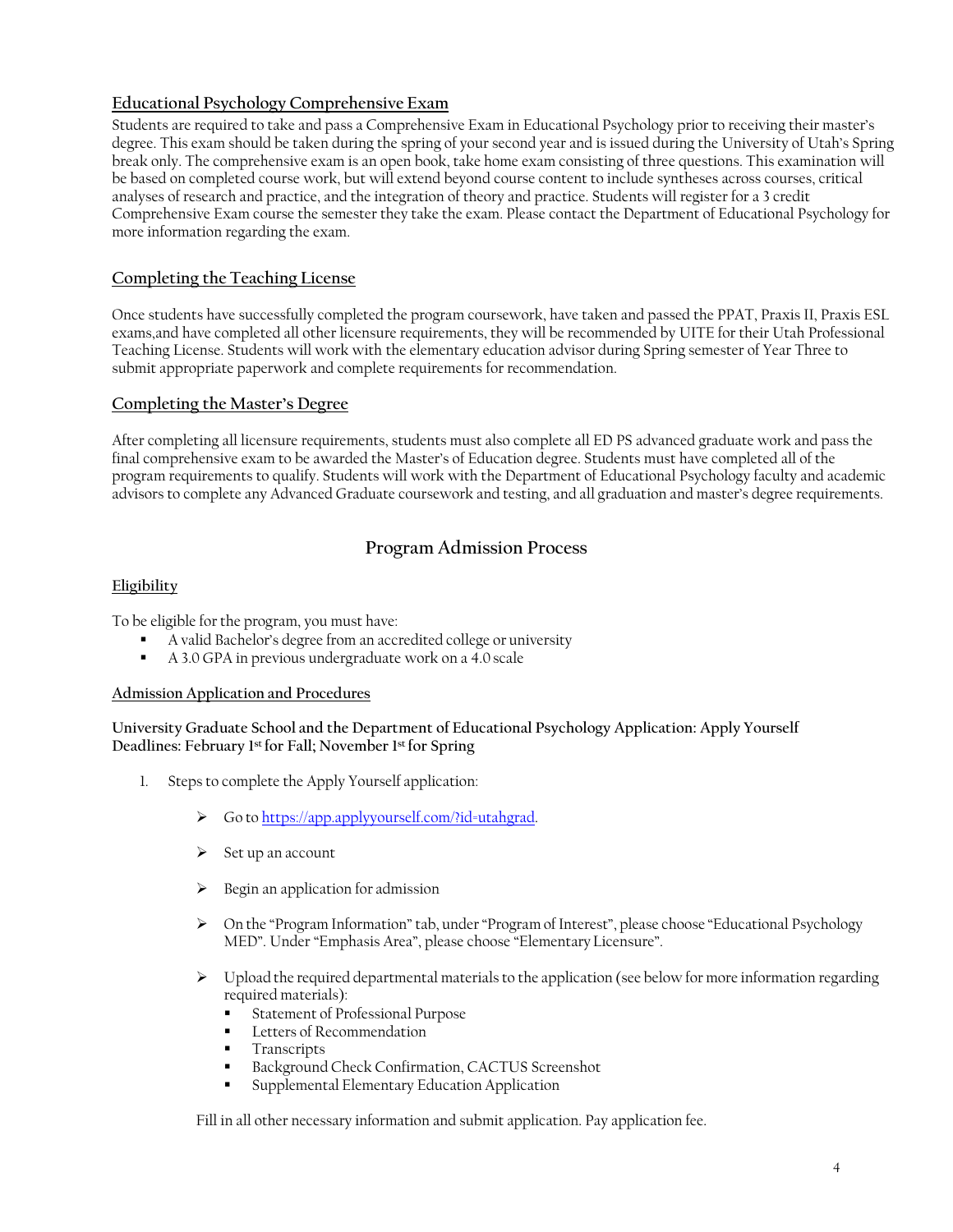International students whose first language is not English are required to submit scores from the TOEFL exam. An official TOEFL score should be sent directly to the International Admission Office from the TOEFL. Scores must be less than two years old at the time of admission. Passing scores are: 80 Ibt (internet based test); or 550 Pbt (paper based test).

**2. Urban Institute for Teacher Education Application Materials**

These documents must be uploaded directly to the Apply Yourself application.

**a). Statement of Professional Purpose:** Submit a statement informing the Admissions Committee of your strengths as a candidate in the teacher education program in the Urban Institute for Teacher Education at the University of Utah. Essays should be approximately two pages in length and may be double-spaced. Your essaywill be evaluated on its content as well as your ability to convey your ideas in formal academic language using standard writing conventions. Use the following rubric to assist in writing your statement.

| Criteria                                                                                                                                                                 | <b>INADEQUATE</b>                                                                                                                                                                                                                                                                | <b>ADEQUATE</b>                                                                                                                                                                                                                                                                                                           |
|--------------------------------------------------------------------------------------------------------------------------------------------------------------------------|----------------------------------------------------------------------------------------------------------------------------------------------------------------------------------------------------------------------------------------------------------------------------------|---------------------------------------------------------------------------------------------------------------------------------------------------------------------------------------------------------------------------------------------------------------------------------------------------------------------------|
| Illustrate your<br>commitment and passion<br>to the teaching<br>profession                                                                                               | The writer does not provide an<br>illustration of a commitment to<br>teaching based on relevant past<br>experiences working with youth and<br>future goals for teaching in K-12<br>schools. The statement does not<br>convey the writer's passion to the<br>teaching profession. | The writer provides an illustration of a<br>commitment to teaching based on relevant past<br>experiences working with youth and future<br>goals for teaching in K-12 schools. The<br>statement adequately conveys the writer's<br>passion to theteaching profession.                                                      |
| Discuss your<br>commitment to the<br>mission of the Urban<br><b>Institute for Teacher</b><br>Education (UITE) with<br>regard to diversity and<br>multicultural education | The writer does not provide sufficient<br>evidence of a commitment to the<br>mission of the UITE and to issues<br>related to diversity, including but not<br>limited to language, culture, ability<br>and does not address why the writer<br>is committed to this mission.       | The writer provides sufficient evidence of a clear<br>commitment to the mission of the Urban<br>Institute of Teacher Education and to issues<br>related to diversity in its varied forms, including<br>but not limited to language, culture, and ability<br>and addresses why the writer is committed to<br>this mission. |
| Demonstrate your ability<br>to think deeply about<br>and analyze<br>contemporary<br>educational issues                                                                   | The writer does not provide evidence<br>that the writer can think deeply<br>about contemporary educational<br>issues thataffect youth in today's<br>society.                                                                                                                     | The writer provides clear evidence that the<br>writer can think deeply about contemporary<br>educational issues that affect youth in today's<br>society.                                                                                                                                                                  |
| Attend to the overall<br>organization and flow of<br>your statement and<br>clarity of your writing                                                                       | The writer's statement is generally<br>unclear and/or not succinct and/or<br>may be rambling and/or meaning is<br>hidden and/or paragraphs poorly<br>structured. No structure is used to<br>convey ideas.                                                                        | The writer's statement is clear and succinct, and<br>paragraphs are well organized. Meaning is clear<br>to readers. The writer uses an appropriate<br>structure to convey ideas.                                                                                                                                          |
| Attend to standard<br>conventions of writing,<br>including spelling, usage,<br>punctuation and<br>grammar                                                                | The writer does not use standard<br>conventions of writing or makes<br>manyerrors in spelling, usage,<br>punctuation or grammar. The writing<br>piece doesnot look presentable.                                                                                                  | The writer uses all standard conventions or<br>writing with few or no errors in spelling, usage,<br>punctuation and grammar. The writing piece<br>looks presentable.                                                                                                                                                      |
| Use formal academic<br>language rather than<br>colloquial or informal<br>conversation                                                                                    | The writer uses conversational and/or<br>colloquial language-use of<br>contractions (isn't, doesn't,<br>shouldn't); and informal vocabulary<br>terms such as "and so," "like," "get,"<br>"very," "of course," "a lot," "lots,"<br>"good," "really," "kind of."                   | The writer addresses the Admissions Committee<br>and uses formal academiclanguage throughout<br>the statement.                                                                                                                                                                                                            |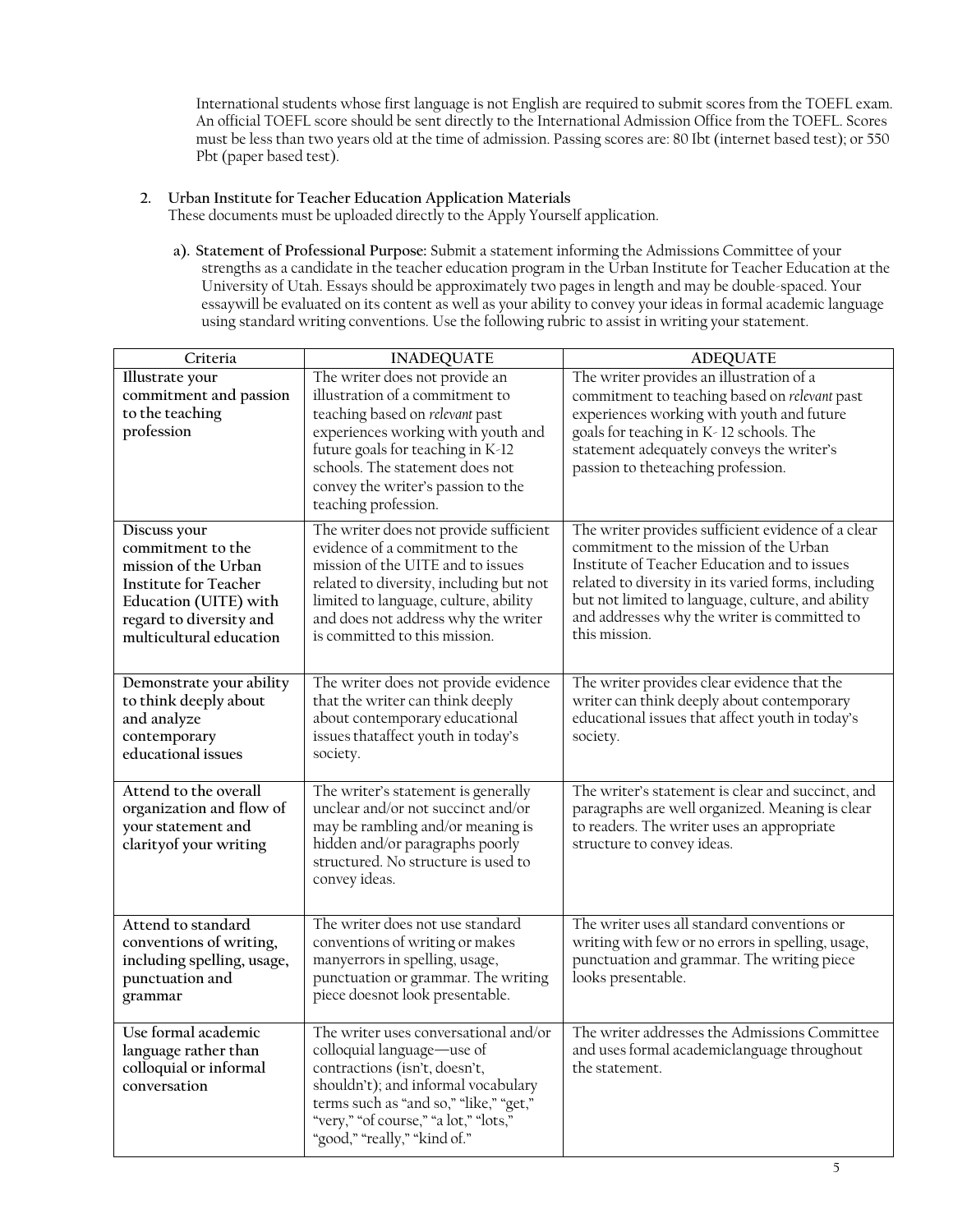- **b). Letters of Recommendation:** Three (3) letters of recommendation are required to be included in the admission applications. Letters should be written by individuals who know the applicant on a professional and/or academic level, and who have insight into the educational experiences, intellectual abilities, and professional temperament of the applicant. Letters should be dated from within (1) one year of application. Applicants should include one (1) letter of recommendation from each of the following areas with their application:
	- **Teaching and Working with the Youth:** This letter is to be written by a professional educator who has supervised and/or observed the applicant while interacting with children in an academic setting (e.g., a cooperating public school teacher in whose classroom the applicant has volunteered or observed during a field placement assignment).
	- **Academic Performance:** This letter should be written by a university or college instructor who can write knowledgeably about the applicant's intellectual performance and ability as a scholar. University of Utah instructors are preferred as writers for students who have completed at least one semester at the University of Utah.
	- **Professional Attributes:** This letter is a character reference that speaks to the applicant's reliability, initiative, organization, communication skills, and contributions to a group working situation. The letter may be written by a past or current employer or any additional university or college instructor.

Please note that the letters of recommendation should be submitted through Apply Yourself.

- **c). Transcripts:** Students should request transcripts from every school from which they have received credit, including foreign or correspondence schools, no matter how long ago the credit was earned, to include in their application.
	- **For Application:** Unofficial transcripts from the University of Utah and all other universities and colleges previously attended are required for the application. Transcripts must be uploaded in the Apply Yourself system as part of the application process. Electronic transcripts may also be submitted directly to the UITE.
	- **Once Admitted:** Official Transcripts from the University of Utah and all other universities and colleges previously attended must be sent to the Graduate School and the UITE Advisor. All should either electronic transcripts (preferred) or paper versions need to be current, stamped, and unopened. All transcripts electronic or paper should be sent directly to the UITE.
- **d. Proof of Background Check and Fingerprinting Completion:** A background check and fingerprinting must be completed and cleared through the Utah State Board of Education. Applicants need to include proof that they have initiated and completed this process [\(USBE CACTUS Screenshot\)](https://d182hggomw8pjd.cloudfront.net/wp-content/uploads/sites/11/2020/09/30105714/CACTUS-ID-and-Fingerprint-Verification.pdf), with their application.

To initiate the background check and fingerprinting process, please complete the following steps found at our website: [https://uite.utah.edu/students/background-check/.](https://uite.utah.edu/students/background-check/) To ensure that the background check is completed fully and completely, it is strongly encourage that applicants follow the steps listed on the website.

- Steps include:
- 1. Go to [www.utah.gov/teachers.](http://www.utah.gov/teachers)
- 2. Select "Background Check" for initial licensure. Follow the prompts.
- 3. Select the "Live Scan" method for fingerprinting.
- 4. Your forms will be emailed to you. Print this form and take it with you to either:

BCI – Bureau of Criminal Identification 3888 West 5400 South, Salt Lake City, Utah 84118, 801-965- 4445. Hours: Monday – Friday 8am to 5pm.

Your Unique Prints Fingerprinting (YUP) locations. YUP locations can be found here: <https://www.yupfingerprinting.com/>

Your results will not be sent to USBE if you do not take this form with you to BCI or YUP locations.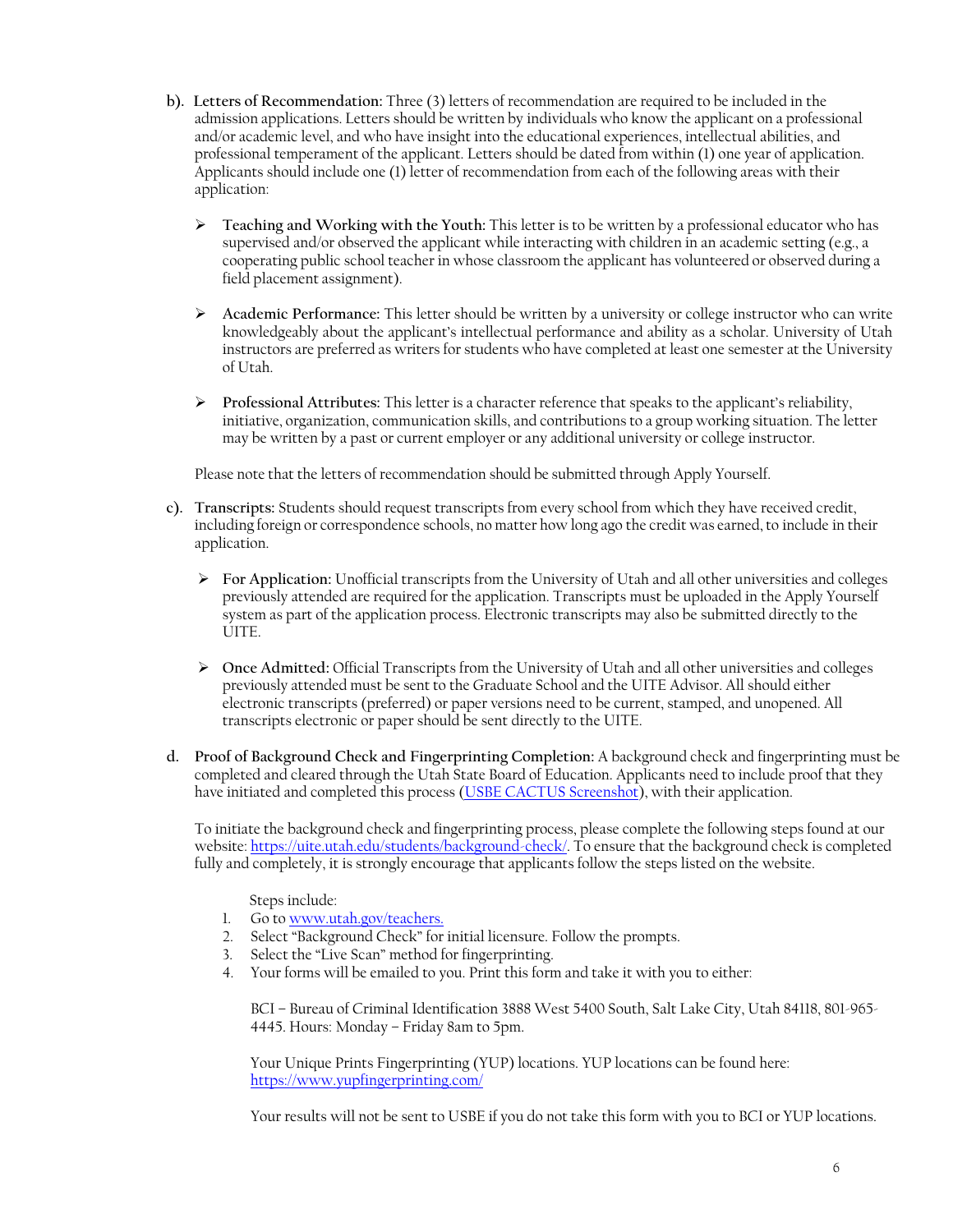- 5. A fee of \$15 will be paid at the BCI to complete your Live Scan fingerprinting. YUP may have fees of their own. Please save your receipt.
- 6. Your Background check is good for five years.

An email notification from the Utah State Board of Education will be sent to you and to the College of Education when you have cleared the background check and the process is complete. Please keep this email for your records. You must submit the CACTUS screen shot for your background check verification. You must clear the background check in order to complete the licensure program.

Please be aware that background checks and fingerprints are valid for five years. If a student's clearance has expired prior to completion of the program and licensure recommendation, they will need to renew their background check and fingerprints. Also, if anything occurs during the course of the program to render a student's background check invalid, the student will be pulled from the program and will not be allowed to continue.

### **Admission Policies**

**Admission Files:** Admission files and all application materials become the property of the Urban Institute for Teacher Education and the Department of Educational Psychology. No part of the admission files will be returned to the applicant at any time.

**Incomplete Applications:** The Urban Institute for Teacher Education and the Department of Educational Psychology are not responsible for any materials missing from the application files. Complete files will be reviewed by the admissions committee. Incomplete files have no guarantee that they will be reviewed by the committee.

**Notification of Acceptance**: Applicants will be notified by mail of acceptance or denial into the program. Letters of notification will be sent to students approximately six to eight weeks after the application deadline.

# **Program Policies**

**Satisfactory Performance and Academic Progress:** Students' overall quality of work and performance, as well as progress toward completing the program, will be monitored each semester.

**Minimum GPA and Grades**: Students must maintain a 3.0 GPA and all graduate degree courses must be completed with a grade of "B-"or higher. Should students fall below the GPA requirement, they will be asked to meet with the Director of Graduate programs. Courses finished with a grade below a "B-" must be repeated. Courses may be repeated once.

**Minimum Continuous Registration:** All graduate students must maintain a minimum continuous registration of at least three credit hours per semester, unless granted an official leave of absence, from the time of admission to the time of completion of the program. Summer semesters are not included in this regulation.

**Time Limit:** All work toward the master's degree must be completed within four consecutive calendar years.

**Transfer/Equivalent Courses:** A limit of 6 semester hours of transfer or equivalent courses will be allowed, approval subjected to the Director of Graduate Programs. Courses must be graduate level and must have a grade of "B" or better.

**Sequence of Courses:** All of Years One and Two coursework must be completed prior to beginning Year Three courses. Students are encouraged to meet with their academic advisors for the most current course offering schedule. Students who do not complete Years One and Two prior to beginning Year Three may be required to delay their Year Three courses until those courses are complete. All requests to delay Year Three must be submitted in writing.

**Substitute Courses:** The Department of Educational Psychology and the Urban Institute for Teacher Education reserve the right to substitute courses to fulfill program requirements.

**Student Code:** Letters indicating possible violations of the student code, and appropriate student responses, will be placed in the student's file.